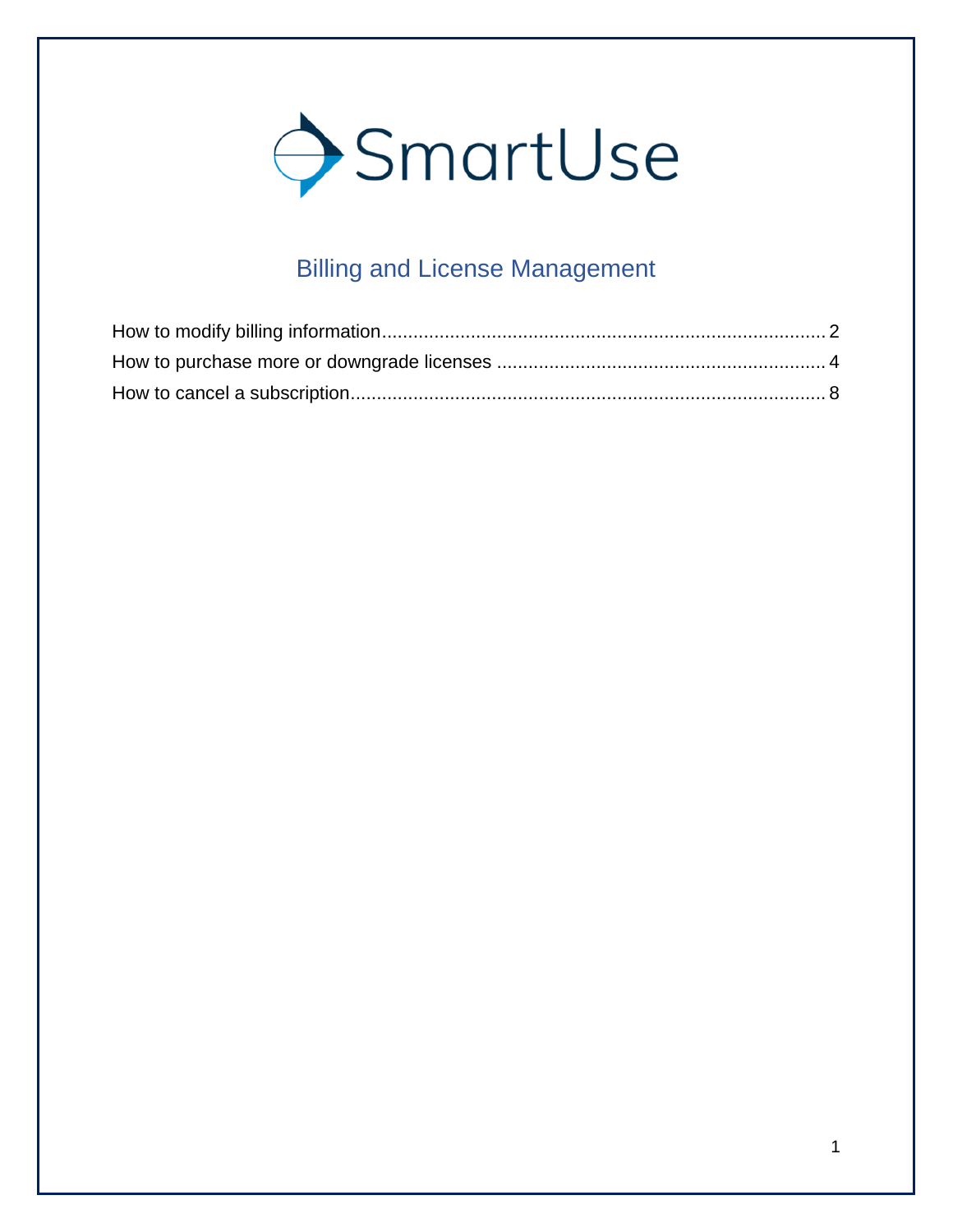## How to modify billing information

<span id="page-1-0"></span>1. As owner of the organization, access the billing under the license tab on the left-hand side of the web portal

>



2. The pop up below will appear:



# SmartUse Enterprise Cloud licence

\$0.00 Billed every year Annual Enterprise SmartUse Cloud license for a unlimited number of users usable under the terms and conditions in force.

- **A** Organization Information
- **Q** Billing Address
- Payment Methods
- **@** Billing History

Questions? Our Support Team would be glad to help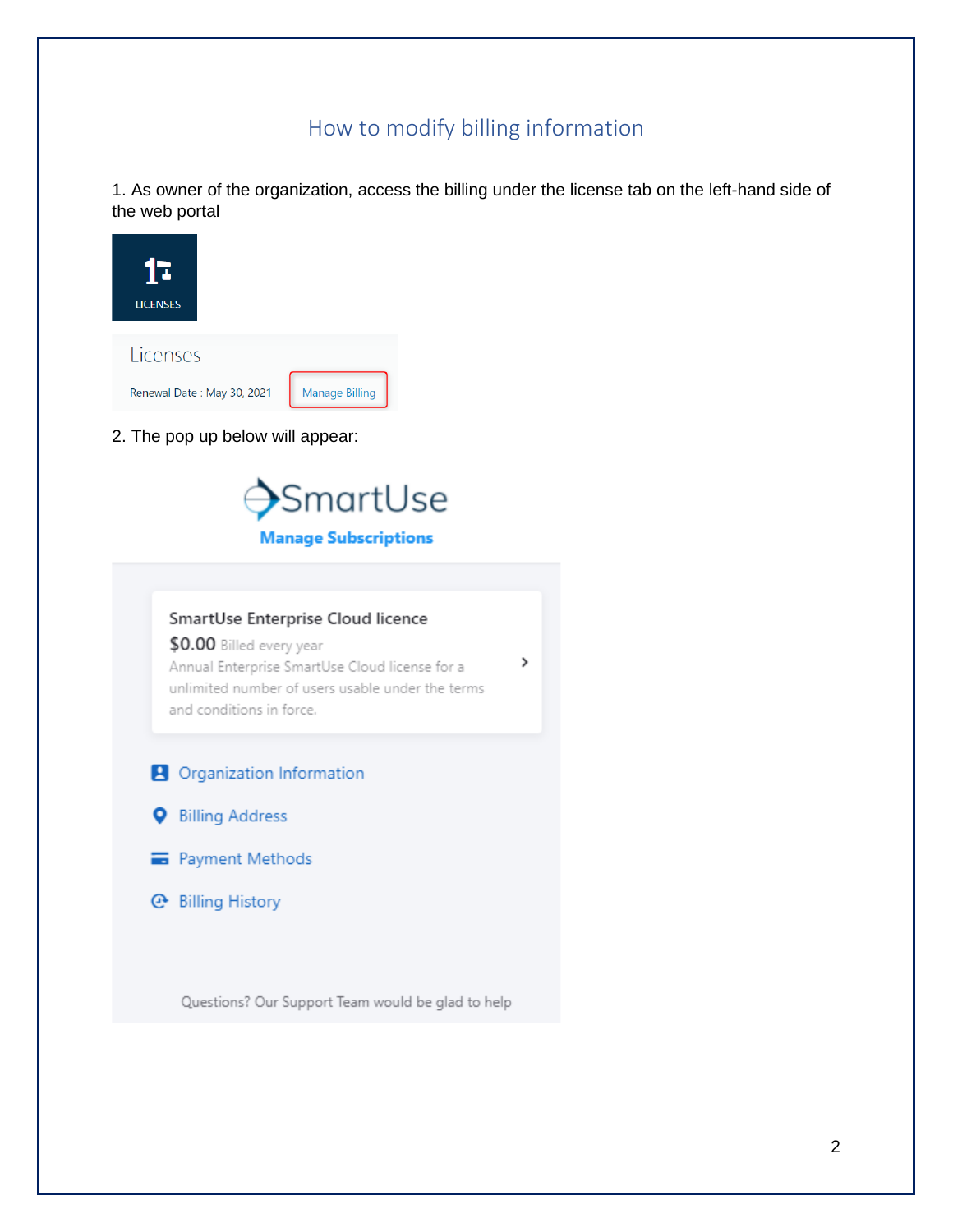**Organization Information –** Organization owners' information, company name and category

← Organization Details

| Company<br>SmartUse (S) |  |
|-------------------------|--|
| Category<br>Owner       |  |
|                         |  |

#### **Billing Address –** modify the billing information for your company

く Billing Address

| Billing                                                     |  |
|-------------------------------------------------------------|--|
| Test Test<br>1234 Test Street<br>Test H1H 1H1 Quebec Canada |  |

#### **Payment Methods –** modify or add another method of payment

く Add a payment method

| First Name (Optional)                            | Last Name (Optional)                 |   |  |  |
|--------------------------------------------------|--------------------------------------|---|--|--|
| Card Number                                      |                                      |   |  |  |
| Expiry                                           | CVV                                  | A |  |  |
| Address Line1 (Optional)                         |                                      |   |  |  |
| Office/Suite # (Optional)                        |                                      |   |  |  |
| City (Optional)                                  | Zip (Optional)                       |   |  |  |
| State (Optional)                                 | Country (Optional)<br>Pick an option |   |  |  |
| Lauthorize SmartLlse Solutions Inc. to save this |                                      |   |  |  |

payment method and automatically charge this payment method whenever a subscription is associated with it.

Add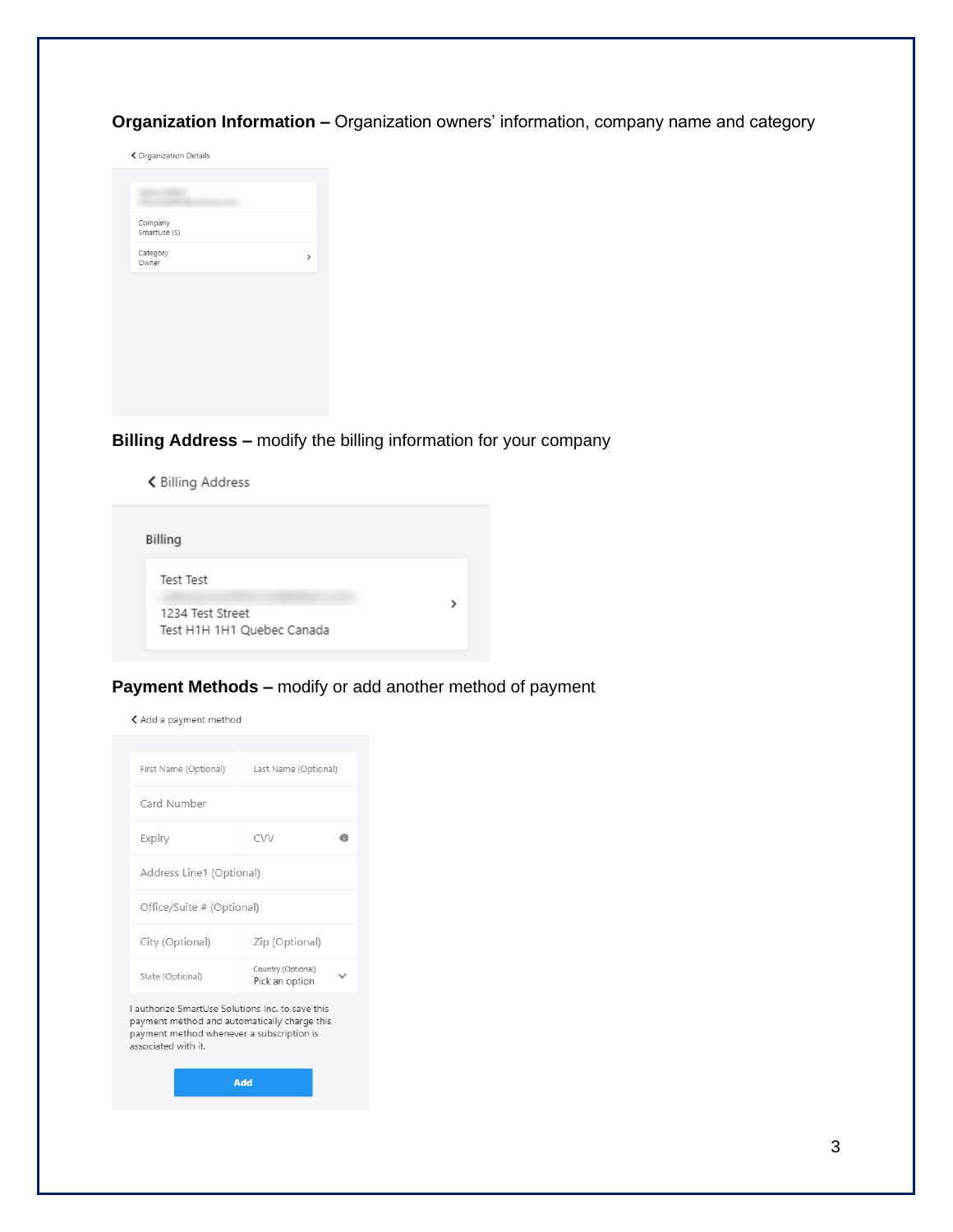**Billing History –** access and download your billing history in PDF format

く Billing history

· SmartUse Enterprise Cloud licence \$0.00 Nov 11, 2020

Download

## How to purchase more or downgrade licenses

<span id="page-3-0"></span>1. As owner of the organization, go to the **Licenses** tab



#### 2. Click to **Manage License Quantity**

| Licenses                      |                                                                    |                         |                |
|-------------------------------|--------------------------------------------------------------------|-------------------------|----------------|
| Renewal Date: May 30, 2021    | <b>Manage Billing</b>                                              |                         |                |
| <b>NAME</b>                   | AVAILABLE QUANTITY                                                 |                         | <b>ACTIONS</b> |
| SmartUse Cloud - Full License | 10 license(s) available of 21<br>11 used (2 pending invitation(s)) | Manage license quantity |                |
|                               |                                                                    |                         |                |

3. Enter all the required information (\*) if it has not already been entered previously. Click **Next**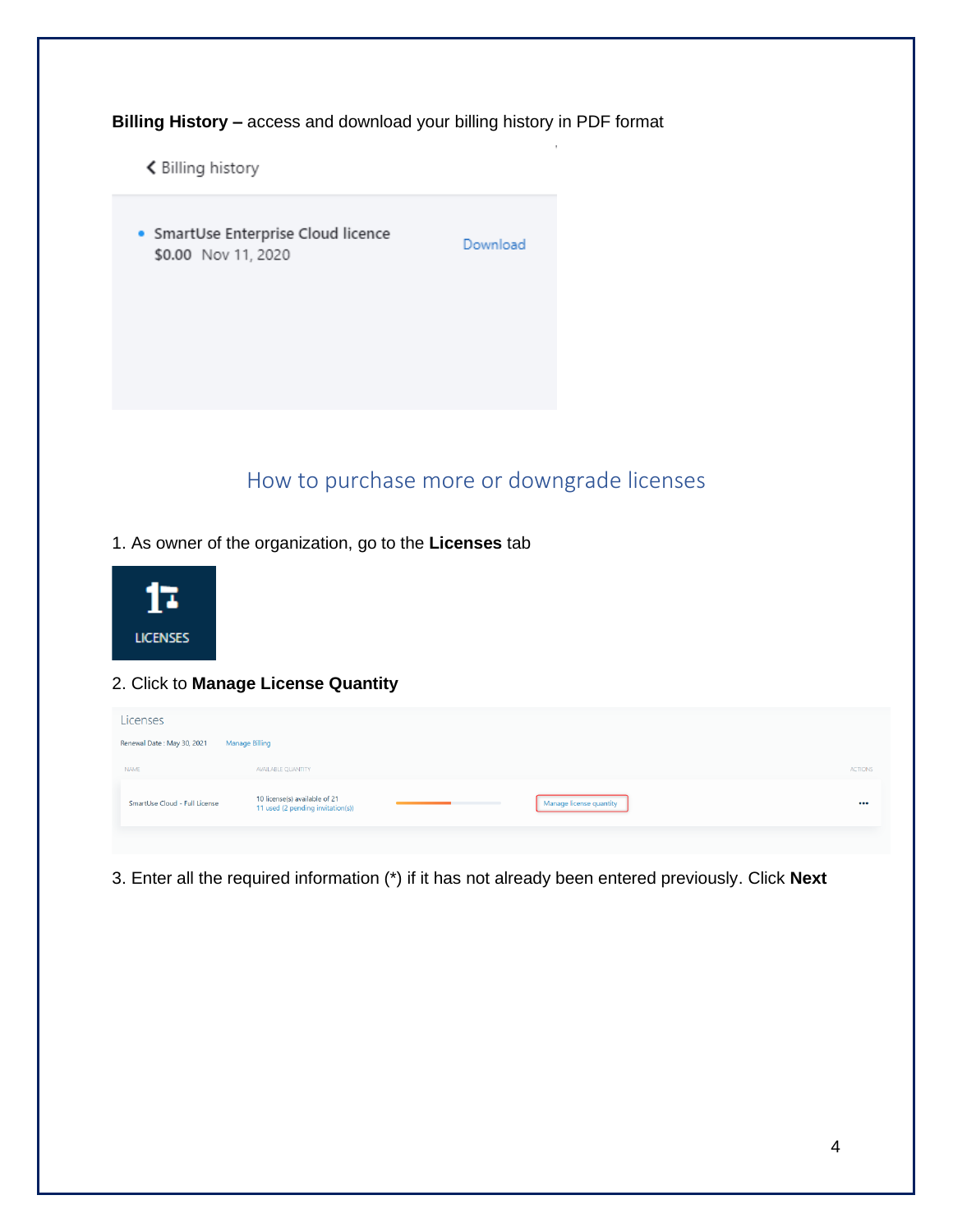| Upgrade your SmartUse Subscription    | $\cdots$ 8 $\cdots$ 8 $\times$<br>⋒     |
|---------------------------------------|-----------------------------------------|
| Organization Infos                    |                                         |
| Organization Name (*)                 | Category (*)                            |
| Test                                  | $\checkmark$<br>Other                   |
| Country (*)                           |                                         |
| <b>Select Country</b><br>$\checkmark$ |                                         |
| Address (*)                           | Office / Suite #                        |
| City (*)                              | State / Province (*)                    |
|                                       | Select State / Province<br>$\checkmark$ |
| Zip / Postal Code                     |                                         |
|                                       |                                         |
|                                       | <b>Next</b>                             |

4. Enter the total number of licenses that you wish to have, including any that you currently have for a yearly or monthly basis. The price will be adjusted accordingly in the next tab. Click **Next**

| Subscribe to SmartUse                      |                       | ዶ | $\mathbf{\times}$ |
|--------------------------------------------|-----------------------|---|-------------------|
| Licenses                                   |                       |   |                   |
| $\rightarrow$ ~16% OFF<br>Billing Interval | CAD $\bigoplus$<br>42 |   |                   |
| $\checkmark$<br>Annually                   | Per user / per month  |   |                   |
| Number of licenses                         |                       |   |                   |
| 10                                         |                       |   |                   |

5. A summary of your order will appear, if everything looks good click **Proceed to Checkout**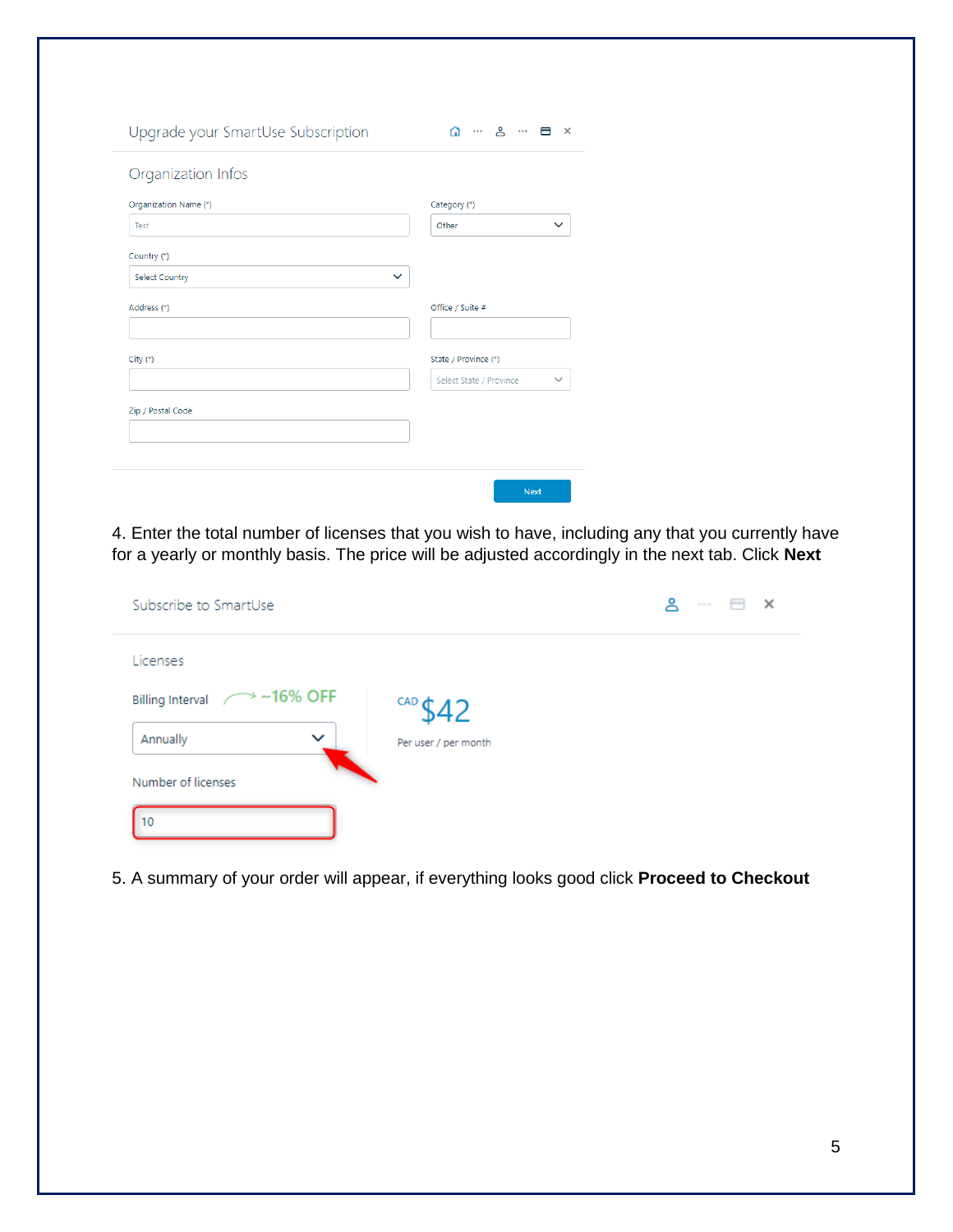| $\rightarrow$ SmartUse<br><b>Your order</b>                                                               |              |  |
|-----------------------------------------------------------------------------------------------------------|--------------|--|
| · SmartUse Cloud license (CAD)                                                                            | \$50.00      |  |
| Monthly individual SmartUse Cloud license for one user usable<br>under the terms and conditions in force. |              |  |
| Apply coupon                                                                                              |              |  |
|                                                                                                           |              |  |
|                                                                                                           |              |  |
|                                                                                                           |              |  |
|                                                                                                           |              |  |
| Pay now                                                                                                   | \$57.49<br>> |  |
| Next charge on Jan 3, 2021                                                                                | \$57.49      |  |
| <b>Proceed To Checkout →</b>                                                                              |              |  |

6. Select your payment method. We accept all major credit cards, checks or bank transfers. For payments that require a follow up, someone from our finance department will be in touch.

| <b>Add your payment details</b> |                         |               |  |
|---------------------------------|-------------------------|---------------|--|
|                                 | Select a payment method |               |  |
|                                 | Credit Card             | >             |  |
|                                 | $\mathbf{E}$ Check      | $\rightarrow$ |  |
|                                 | <b>ft</b> Bank Transfer | >             |  |
|                                 |                         |               |  |
|                                 |                         |               |  |
|                                 |                         |               |  |
|                                 |                         |               |  |

7. Once you have entered your payment information. Review it one last time and then click **Pay & Subscribe.**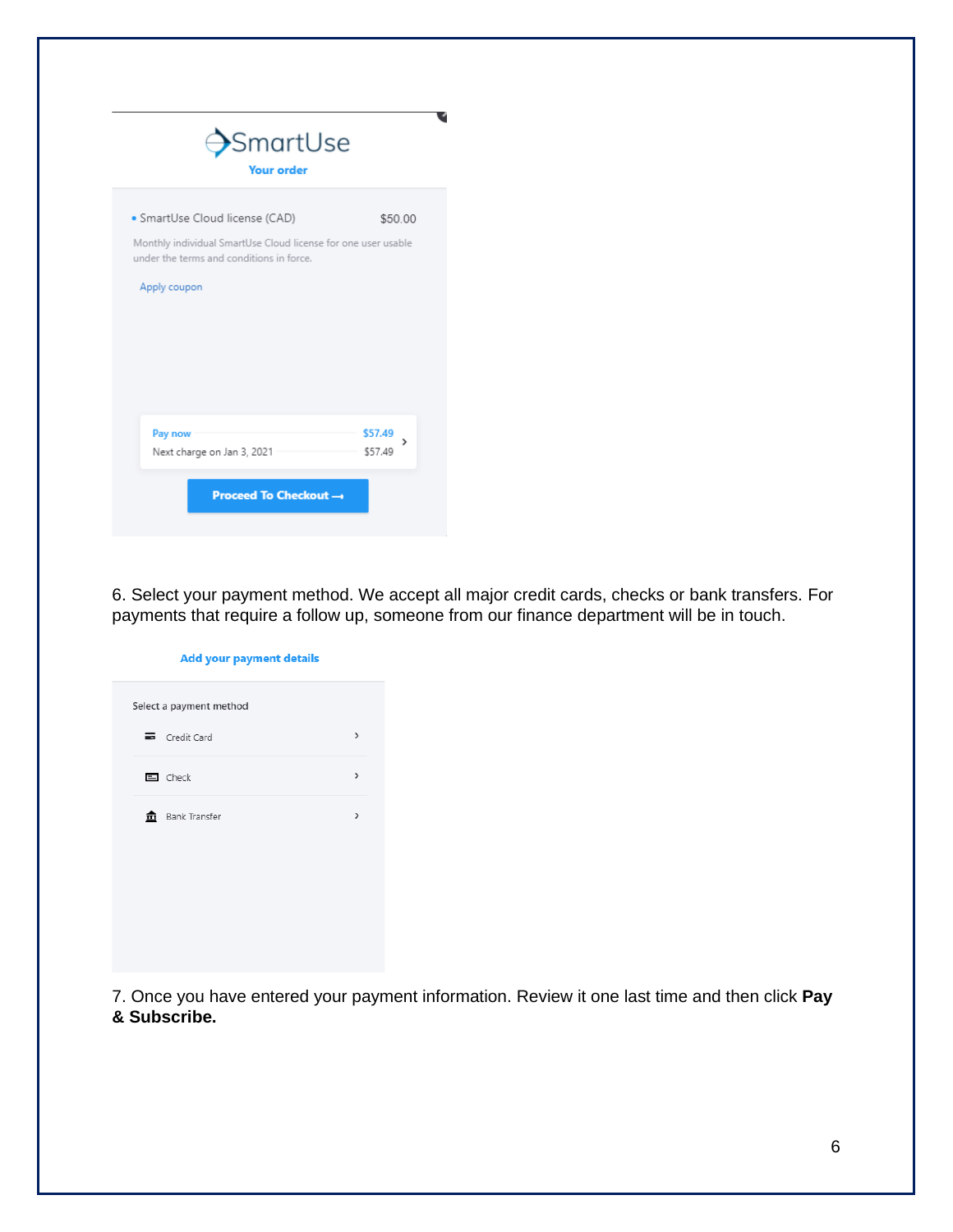| Pay now<br>Next charge on Jan 3, 2021 | \$57.49<br>><br>\$57.49 |
|---------------------------------------|-------------------------|
| Apply coupon                          |                         |
| Account<br><b>Test Test</b>           |                         |
| Company Test<br>Category Other        | $Fdir \rightarrow$      |
| Payment<br><b>VISA</b> ending 4242    | Edit $\rightarrow$      |

8. You should then see the pop up that the payment has been completed successfully and will receive the invoice shortly by email

| <b>Operation completed successfully</b> | × |
|-----------------------------------------|---|
| Payment completed                       |   |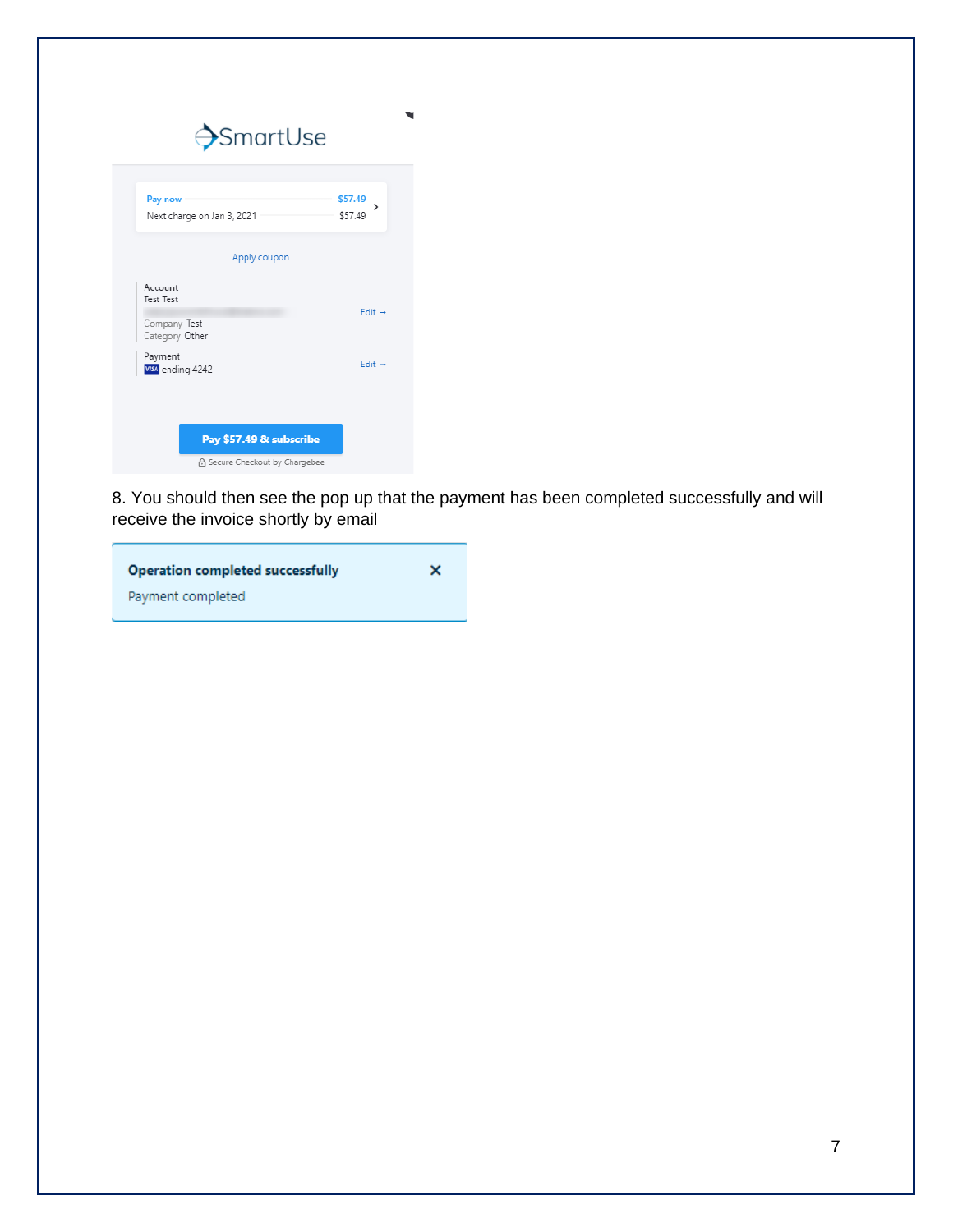### How to cancel a subscription

<span id="page-7-0"></span>1. As owner of the organization, access the billing under the license tab on the left-hand side of the web portal



2. The following pop up will appear. Click on your current subscription:



3. Click **Cancel Subscription** at the bottom of the pop up